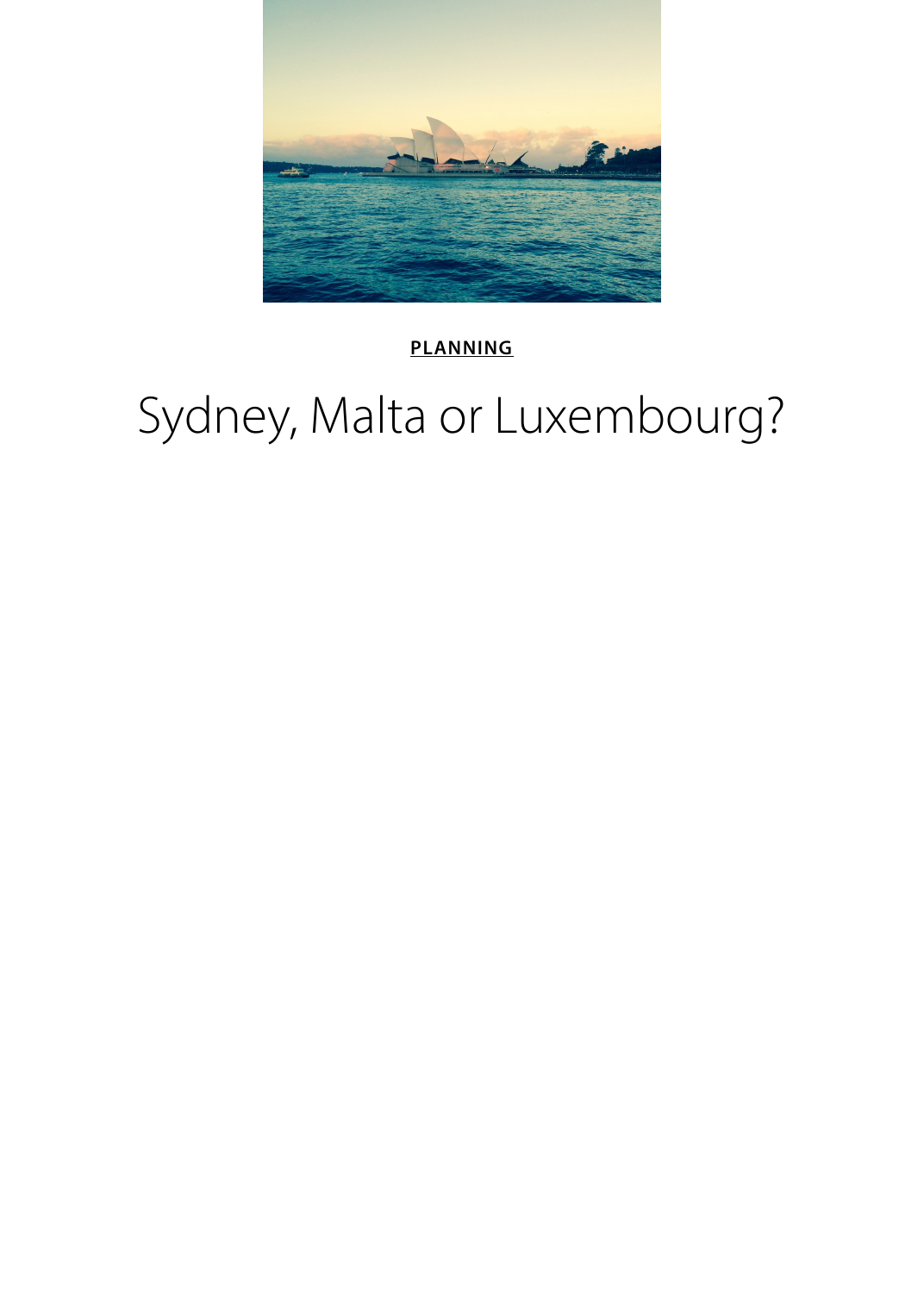#### Australians are in a world search for a new-style of retirement. By Nigel Bowen.

Globally, Sydney was named the top place to retire, with the tiny European nations of Malta and Luxembourg, second and third respectively, in Knight Frank's *Global Lifestyle Review – 2016*.

The survey analyses the lifestyle available in 26 favourable tax locations around the world for people at three different stages of life – entrepreneur, family and retired couple.

In its rankings Knight Frank factors in the cost of health care; hours of sunshine per year; the cost of a cappuccino; distance to a major international airport; as well as quality of life as ranked by Mercer.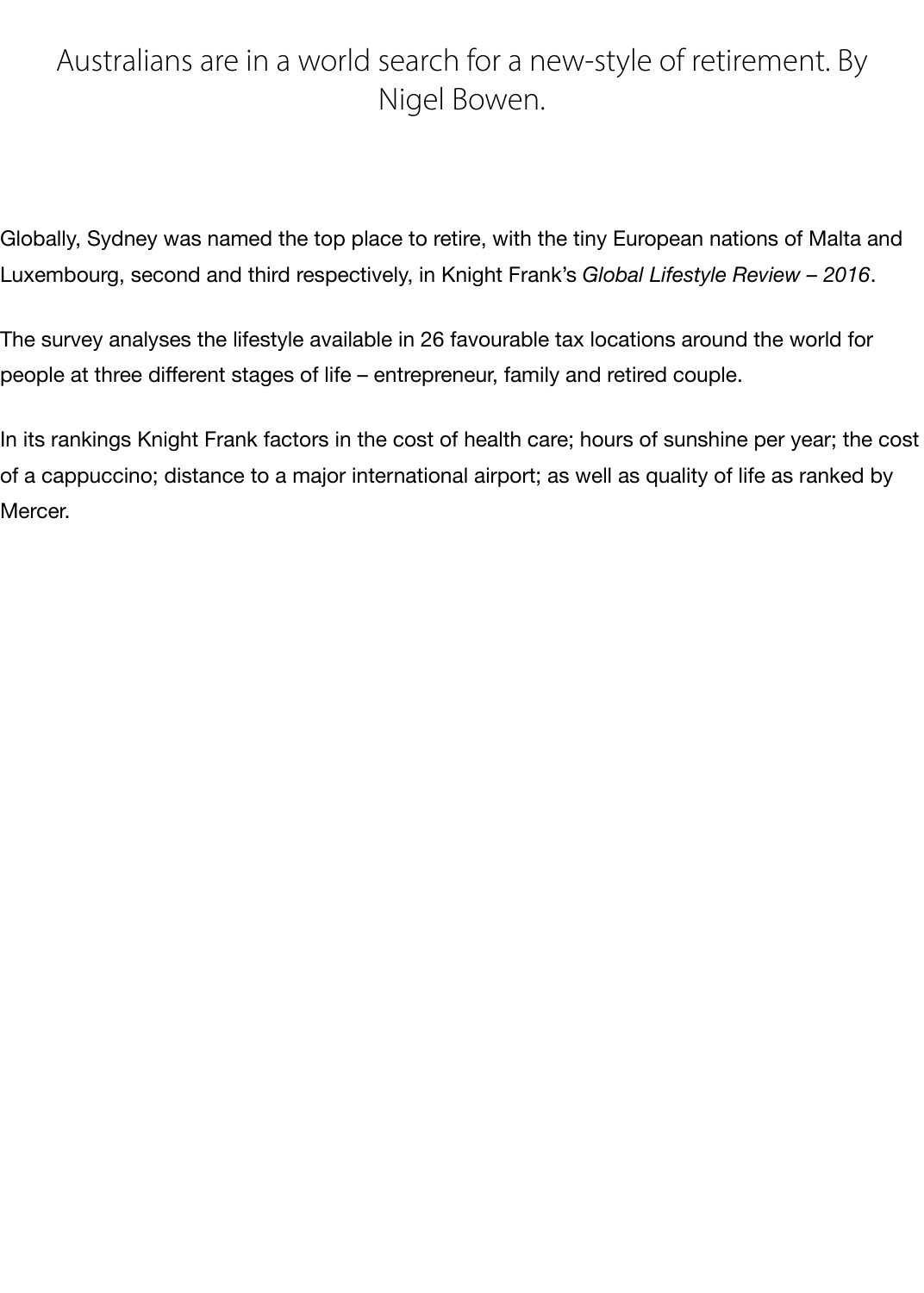# 10 best places to retire



"The tree change and sea change are less of a trend than was the case a decade ago."

Matt Whitby, Knight Frank

Can you afford it?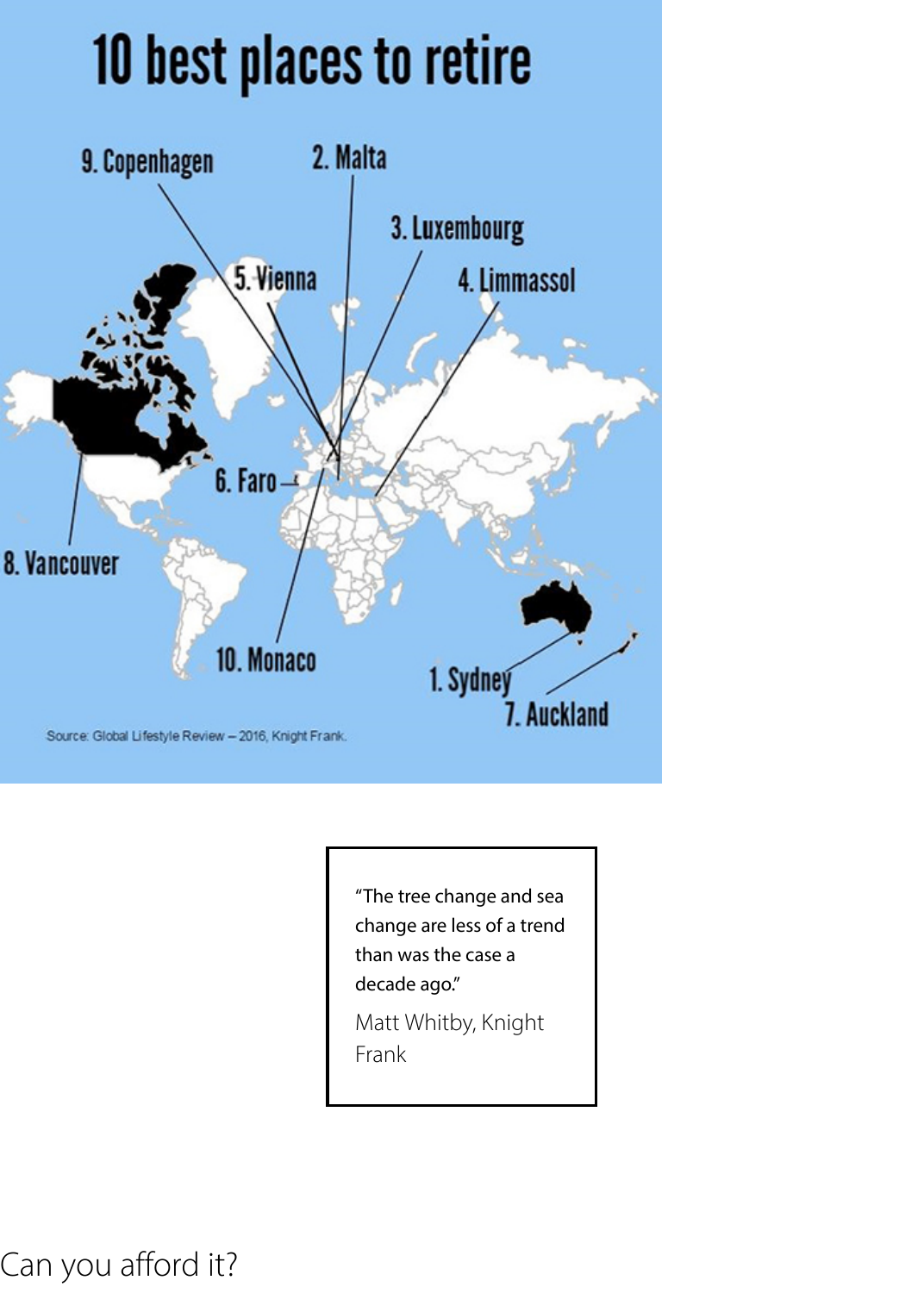None of the top 10 cities to retire in Knight Frank's list are cheap places to live.

While it may seem like the world is a retirees' oyster, where and how they can live comes down to how much they've saved for retirement. You can access your super from anywhere in the world and you can generally receive the aged pension for the whole time you are outside Australia. However, this can be a little more complicated and possibly involve a two-year waiting period if you've spent part of your working (and tax-paying years) living outside the country.

If you want to retire overseas you must be realistic about how much money you'll need in your chosen destination. As glamorous as it sounds, there's little use relocating to Monaco if you'll be struggling to make ends meet. Likewise, it's cheaper to live in Bali than Auckland or Sydney.

This explains the growing interest among Australian retirees in moving to Asia, a quick and cheap flight away. The Asian nations most often considered by retirees from Australia (and other Western nations) include Thailand, Malaysia, Vietnam and the Philippines. Destinations such as Bali and Cambodia attract lesser but still significant interest.



Low cost of living and 3000 hours of sunshine a year helped make Malta the second most popular place for retirees in Knight Frank's Global Lifestyle Review – 2016.

Australia or overseas?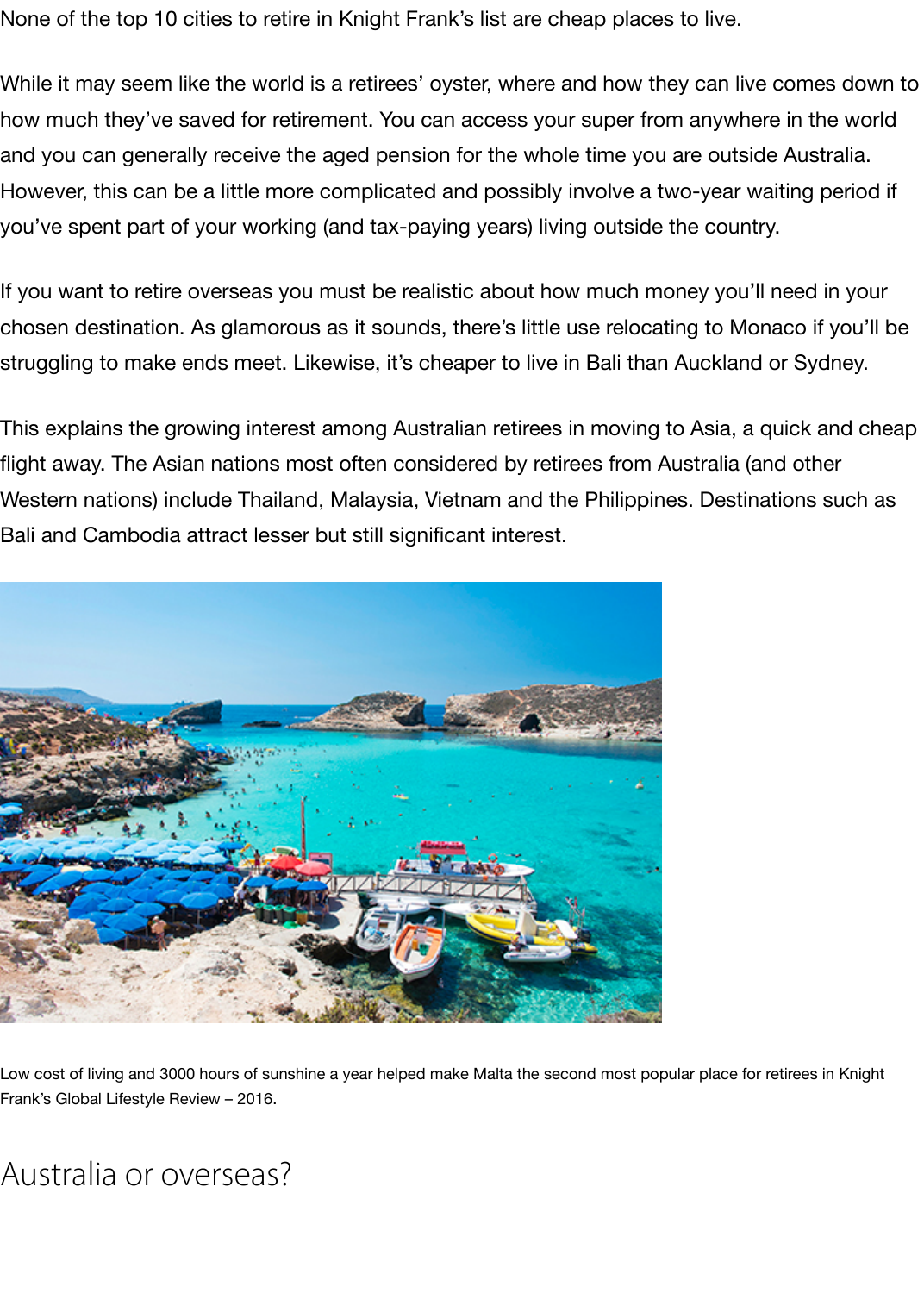While it's serendipitous for those who already live in one of the places listed in Knight Frank's top 10, others planning where to spend their retirement years still have plenty of options.

"If a retiree is interested in high culture they might want to move somewhere like Vienna," says Alex Koch de Gooreynd, a London-based partner at Knight Frank who spends much of his time advising wealthy Europeans about where to retire.

"If they love the big-city buzz they might go to New York. If they're a keen sailor they might base themselves in Sydney."

Rather than waiting until you are on the cusp of retiring, start early and put a plan in place to make the transition smoother. Research issues such as what health services will be available and at what cost, whether you can buy property, what taxes you will be subject to and visa conditions.

Then, if you are still serious about moving overseas – either for lifestyle reasons or to make your retirement dollars stretch further – try to spend an extended break there and speak to other retirees who've made the move to avoid suffering buyer's remorse. For Australians, aside from Asia, Europe and New Zealand are also popular choices.

The big three overseas destinations for Australian retirees are, in order, Italy, Greece and New Zealand. This is no doubt the result of a significant proportion of migrants returning to the land of their birth after spending all or part of their working lives in Australia.

"They [retirees] want to be where their children and grandchildren are, or at least within reasonable striking distance of them," says Koch de Gooreynd.

"Of course, in today's globalised world that means Australian retirees may base themselves near children who are based in the UK for work reasons. Just like British retirees may move to be with children who've migrated to Australia."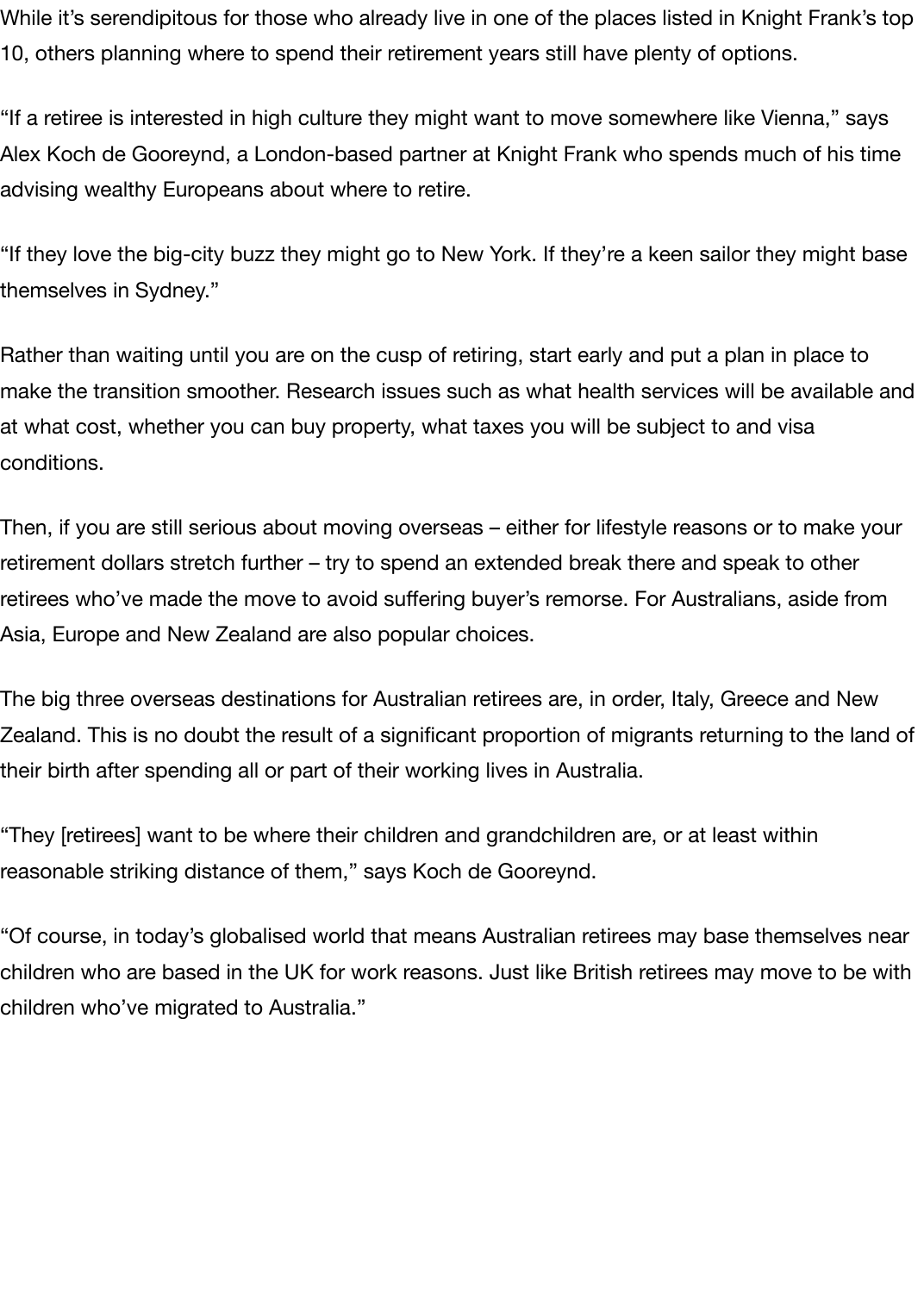### Country or city?

For those staying put in Australia, being [close to family is o](https://growinsights.anz.com/superannuation/get-ready-to-buy-your-yacht)ne of the key consideration deciding whether you'd rather be based in a capital city or move to a regional area, as to quality healthcare.

"The tree change and sea change are less of a trend than was the case a decade ago, Whitby, group director, head of research and consulting at Knight Frank.

"Many grandparents want or need to be close to their families to provide support. The childcare and the demands on families where both parents work probably has someth with that. Retirees who've spent their lives in major population centres love to be arou existing friend base and close to quality amenities, good healthcare, great restaurants airport."

Maybe after weighing up all the options, you'll decide that you've been living in the be retirement option all along.

John Walker, a financial advisor at RetireInvest, points out that contrary to popular bel retirees don't even downsize: "I find people are happy to stay in the family home, no n massive it is. Some will eventually sell up and move to a flat or retirement home, but p do."